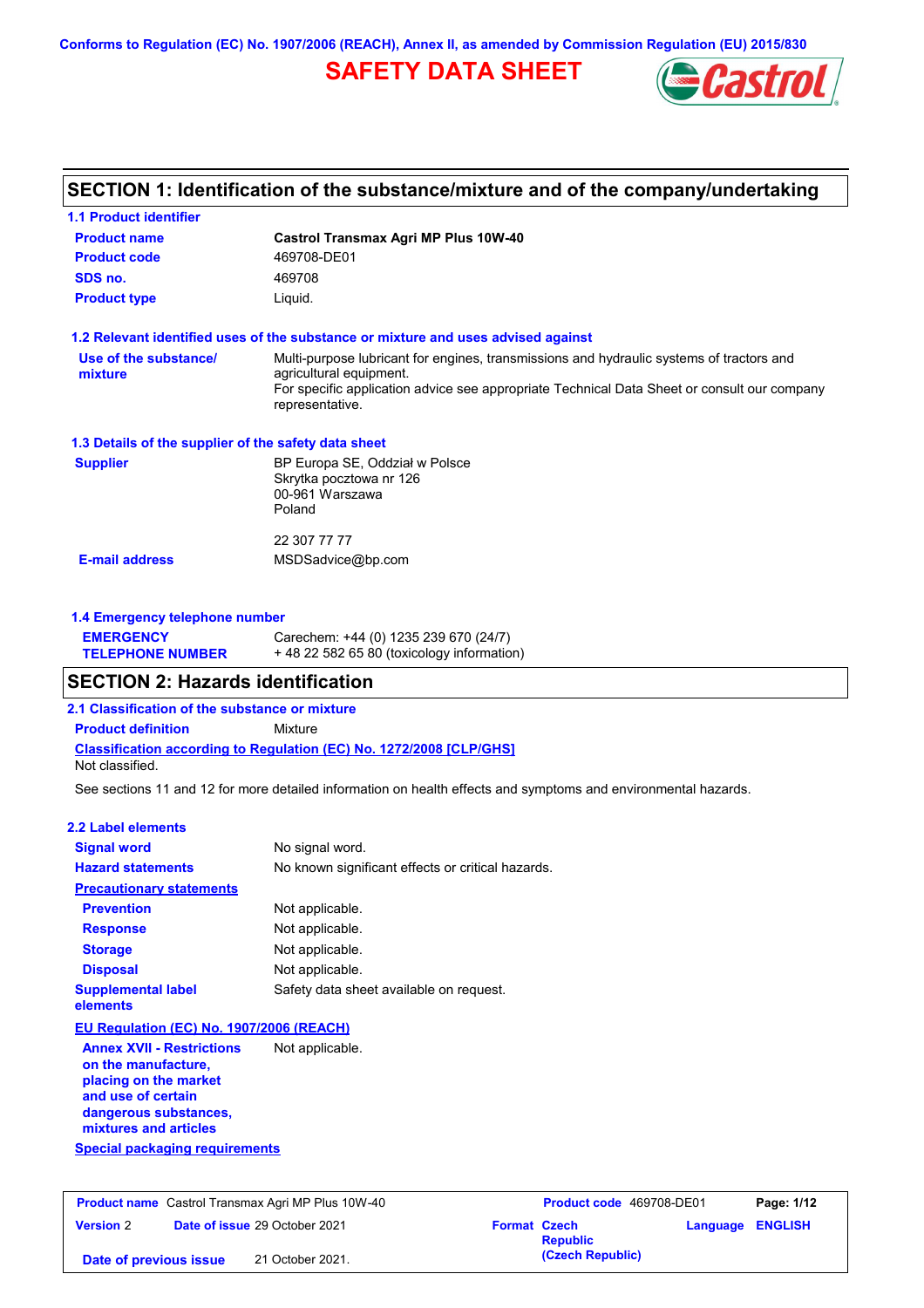## **SECTION 2: Hazards identification**

| <b>Containers to be fitted</b><br>with child-resistant<br>fastenings                                              | Not applicable.                                                                                                                                                                                                                                                                                                                                                                                                                                                                                 |
|-------------------------------------------------------------------------------------------------------------------|-------------------------------------------------------------------------------------------------------------------------------------------------------------------------------------------------------------------------------------------------------------------------------------------------------------------------------------------------------------------------------------------------------------------------------------------------------------------------------------------------|
| <b>Tactile warning of danger</b>                                                                                  | Not applicable.                                                                                                                                                                                                                                                                                                                                                                                                                                                                                 |
| 2.3 Other hazards                                                                                                 |                                                                                                                                                                                                                                                                                                                                                                                                                                                                                                 |
| <b>Results of PBT and vPvB</b><br>assessment                                                                      | Product does not meet the criteria for PBT or vPvB according to Regulation (EC) No. 1907/2006,<br>Annex XIII.                                                                                                                                                                                                                                                                                                                                                                                   |
| <b>Product meets the criteria</b><br>for PBT or vPvB according<br>to Regulation (EC) No.<br>1907/2006, Annex XIII | This mixture does not contain any substances that are assessed to be a PBT or a vPvB.                                                                                                                                                                                                                                                                                                                                                                                                           |
| Other hazards which do<br>not result in classification                                                            | Defatting to the skin.<br><b>USED ENGINE OILS</b><br>Used engine oil may contain hazardous components which have the potential to cause skin<br>cancer.<br>See Toxicological Information, section 11 of this Safety Data Sheet.<br>Note: High Pressure Applications<br>Injections through the skin resulting from contact with the product at high pressure constitute a<br>major medical emergency.<br>See 'Notes to physician' under First-Aid Measures, Section 4 of this Safety Data Sheet. |
|                                                                                                                   | Experimental data on one or more of the components has been used to determine all or part of<br>the hazard classification of this product.                                                                                                                                                                                                                                                                                                                                                      |

## **SECTION 3: Composition/information on ingredients**

#### **3.2 Mixtures**

Mixture **Product definition**

Highly refined base oil (IP 346 DMSO extract < 3%). Proprietary performance additives.

| <b>Product/ingredient</b><br>name                                                                   | <b>Identifiers</b>                                                                             | $\frac{9}{6}$ | <b>Regulation (EC) No.</b><br>1272/2008 [CLP]                      | <b>Type</b> |
|-----------------------------------------------------------------------------------------------------|------------------------------------------------------------------------------------------------|---------------|--------------------------------------------------------------------|-------------|
| Distillates (petroleum), hydrotreated<br>heavy paraffinic                                           | REACH #: 01-2119484627-25<br>EC: 265-157-1<br>CAS: 64742-54-7<br>Index: 649-467-00-8           | ≥50 - ≤75     | Not classified.                                                    | $[2]$       |
| Distillates (petroleum), hydrotreated<br>heavy paraffinic                                           | REACH #: 01-2119484627-25 ≥10 - ≤25<br>EC: 265-157-1<br>CAS: 64742-54-7<br>Index: 649-467-00-8 |               | Asp. Tox. 1, H304                                                  | [1] [2]     |
| Distillates (petroleum), solvent-<br>dewaxed heavy paraffinic                                       | REACH #: 01-2119471299-27 ≤5<br>EC: 265-169-7<br>CAS: 64742-65-0<br>Index: 649-474-00-6        |               | Not classified.                                                    | $[2]$       |
| Distillates (petroleum), solvent-<br>dewaxed heavy paraffinic                                       | REACH #: 01-2119471299-27 ≤3<br>EC: 265-169-7<br>CAS: 64742-65-0<br>Index: 649-474-00-6        |               | Asp. Tox. 1, H304                                                  | [1] [2]     |
| Phosphorodithioic acid, mixed O,O-bis<br>(2-ethylhexyl and iso-Bu and iso-Pr)<br>esters, zinc salts | REACH #: 01-2119521201-61<br>EC: 288-917-4<br>CAS: 85940-28-9                                  | -≤3           | Skin Irrit. 2, H315<br>Eye Dam. 1, H318<br>Aquatic Chronic 2, H411 | $[1]$       |

**See Section 16 for the full text of the H statements declared above.**

#### **Type**

[1] Substance classified with a health or environmental hazard

[2] Substance with a workplace exposure limit

[3] Substance meets the criteria for PBT according to Regulation (EC) No. 1907/2006, Annex XIII

[4] Substance meets the criteria for vPvB according to Regulation (EC) No. 1907/2006, Annex XIII

- [5] Substance of equivalent concern
- [6] Additional disclosure due to company policy

Occupational exposure limits, if available, are listed in Section 8.

| <b>Product name</b> Castrol Transmax Agri MP Plus 10W-40 |  |                                      | Product code 469708-DE01 |                  | Page: 2/12              |  |
|----------------------------------------------------------|--|--------------------------------------|--------------------------|------------------|-------------------------|--|
| <b>Version 2</b>                                         |  | <b>Date of issue 29 October 2021</b> | <b>Format Czech</b>      | <b>Republic</b>  | <b>Language ENGLISH</b> |  |
| 21 October 2021.<br>Date of previous issue               |  |                                      |                          | (Czech Republic) |                         |  |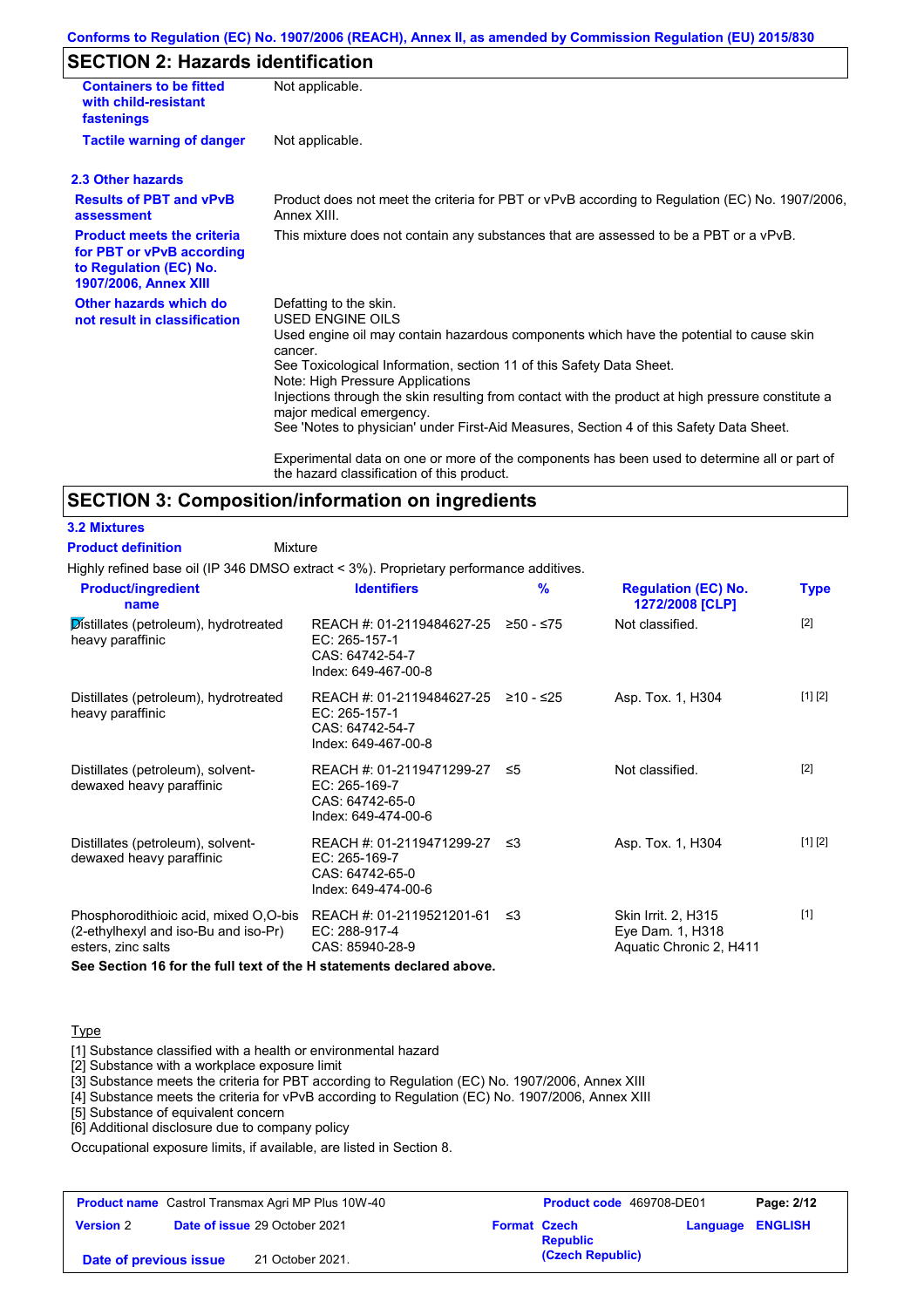## **SECTION 4: First aid measures**

| <b>4.1 Description of first aid measures</b> |                                                                                                                                                                                                                                         |
|----------------------------------------------|-----------------------------------------------------------------------------------------------------------------------------------------------------------------------------------------------------------------------------------------|
| <b>Eye contact</b>                           | In case of contact, immediately flush eyes with plenty of water for at least 15 minutes. Eyelids<br>should be held away from the eyeball to ensure thorough rinsing. Check for and remove any<br>contact lenses. Get medical attention. |
| <b>Skin contact</b>                          | Wash skin thoroughly with soap and water or use recognised skin cleanser. Remove<br>contaminated clothing and shoes. Wash clothing before reuse. Clean shoes thoroughly before<br>reuse. Get medical attention if irritation develops.  |
| <b>Inhalation</b>                            | If inhaled, remove to fresh air. Get medical attention if symptoms occur.                                                                                                                                                               |
| <b>Ingestion</b>                             | Do not induce vomiting unless directed to do so by medical personnel. Get medical attention if<br>symptoms occur.                                                                                                                       |
| <b>Protection of first-aiders</b>            | No action shall be taken involving any personal risk or without suitable training.                                                                                                                                                      |

#### **4.2 Most important symptoms and effects, both acute and delayed**

See Section 11 for more detailed information on health effects and symptoms.

### **Potential acute health effects**

| <b>Inhalation</b>         | Vapour inhalation under ambient conditions is not normally a problem due to low vapour<br>pressure.                                                                                                                        |
|---------------------------|----------------------------------------------------------------------------------------------------------------------------------------------------------------------------------------------------------------------------|
| <b>Ingestion</b>          | No known significant effects or critical hazards.                                                                                                                                                                          |
| <b>Skin contact</b>       | Defatting to the skin. May cause skin dryness and irritation.                                                                                                                                                              |
| <b>Eye contact</b>        | Not classified as an eye irritant. Based on data available for this or related materials.                                                                                                                                  |
|                           | Delayed and immediate effects as well as chronic effects from short and long-term exposure                                                                                                                                 |
| <b>Inhalation</b>         | Overexposure to the inhalation of airborne droplets or aerosols may cause irritation of the<br>respiratory tract.                                                                                                          |
| <b>Ingestion</b>          | Ingestion of large quantities may cause nausea and diarrhoea.                                                                                                                                                              |
| <b>Skin contact</b>       | Prolonged or repeated contact can defat the skin and lead to irritation and/or dermatitis.                                                                                                                                 |
| <b>Eye contact</b>        | Potential risk of transient stinging or redness if accidental eye contact occurs.                                                                                                                                          |
|                           | 4.3 Indication of any immediate medical attention and special treatment needed                                                                                                                                             |
| <b>Notes to physician</b> | Treatment should in general be symptomatic and directed to relieving any effects.<br>Note: High Pressure Applications<br>Injections through the skin resulting from contact with the product at high pressure constitute a |

Injections through the skin resulting from contact with the product at high pressure constitute a major medical emergency. Injuries may not appear serious at first but within a few hours tissue becomes swollen, discoloured and extremely painful with extensive subcutaneous necrosis. Surgical exploration should be undertaken without delay. Thorough and extensive debridement of the wound and underlying tissue is necessary to minimise tissue loss and prevent or limit permanent damage. Note that high pressure may force the product considerable distances along tissue planes.

## **SECTION 5: Firefighting measures**

| 5.1 Extinguishing media                                   |                                                                                                                                                                                                                                                                                                                                                                   |
|-----------------------------------------------------------|-------------------------------------------------------------------------------------------------------------------------------------------------------------------------------------------------------------------------------------------------------------------------------------------------------------------------------------------------------------------|
| <b>Suitable extinguishing</b><br>media                    | In case of fire, use foam, dry chemical or carbon dioxide extinguisher or spray.                                                                                                                                                                                                                                                                                  |
| <b>Unsuitable extinguishing</b><br>media                  | Do not use water jet. The use of a water jet may cause the fire to spread by splashing the<br>burning product.                                                                                                                                                                                                                                                    |
| 5.2 Special hazards arising from the substance or mixture |                                                                                                                                                                                                                                                                                                                                                                   |
| <b>Hazards from the</b><br>substance or mixture           | In a fire or if heated, a pressure increase will occur and the container may burst.                                                                                                                                                                                                                                                                               |
| <b>Hazardous combustion</b><br>products                   | Combustion products may include the following:<br>carbon oxides (CO, CO <sub>2</sub> ) (carbon monoxide, carbon dioxide)                                                                                                                                                                                                                                          |
| 5.3 Advice for firefighters                               |                                                                                                                                                                                                                                                                                                                                                                   |
| <b>Special precautions for</b><br>fire-fighters           | No action shall be taken involving any personal risk or without suitable training. Promptly<br>isolate the scene by removing all persons from the vicinity of the incident if there is a fire.                                                                                                                                                                    |
| <b>Special protective</b><br>equipment for fire-fighters  | Fire-fighters should wear appropriate protective equipment and self-contained breathing<br>apparatus (SCBA) with a full face-piece operated in positive pressure mode. Clothing for fire-<br>fighters (including helmets, protective boots and gloves) conforming to European standard EN<br>469 will provide a basic level of protection for chemical incidents. |

| <b>Product name</b> Castrol Transmax Agri MP Plus 10W-40 |  | <b>Product code</b> 469708-DE01      |                     | Page: 3/12       |  |                         |
|----------------------------------------------------------|--|--------------------------------------|---------------------|------------------|--|-------------------------|
| <b>Version 2</b>                                         |  | <b>Date of issue 29 October 2021</b> | <b>Format Czech</b> | <b>Republic</b>  |  | <b>Language ENGLISH</b> |
| Date of previous issue                                   |  | 21 October 2021.                     |                     | (Czech Republic) |  |                         |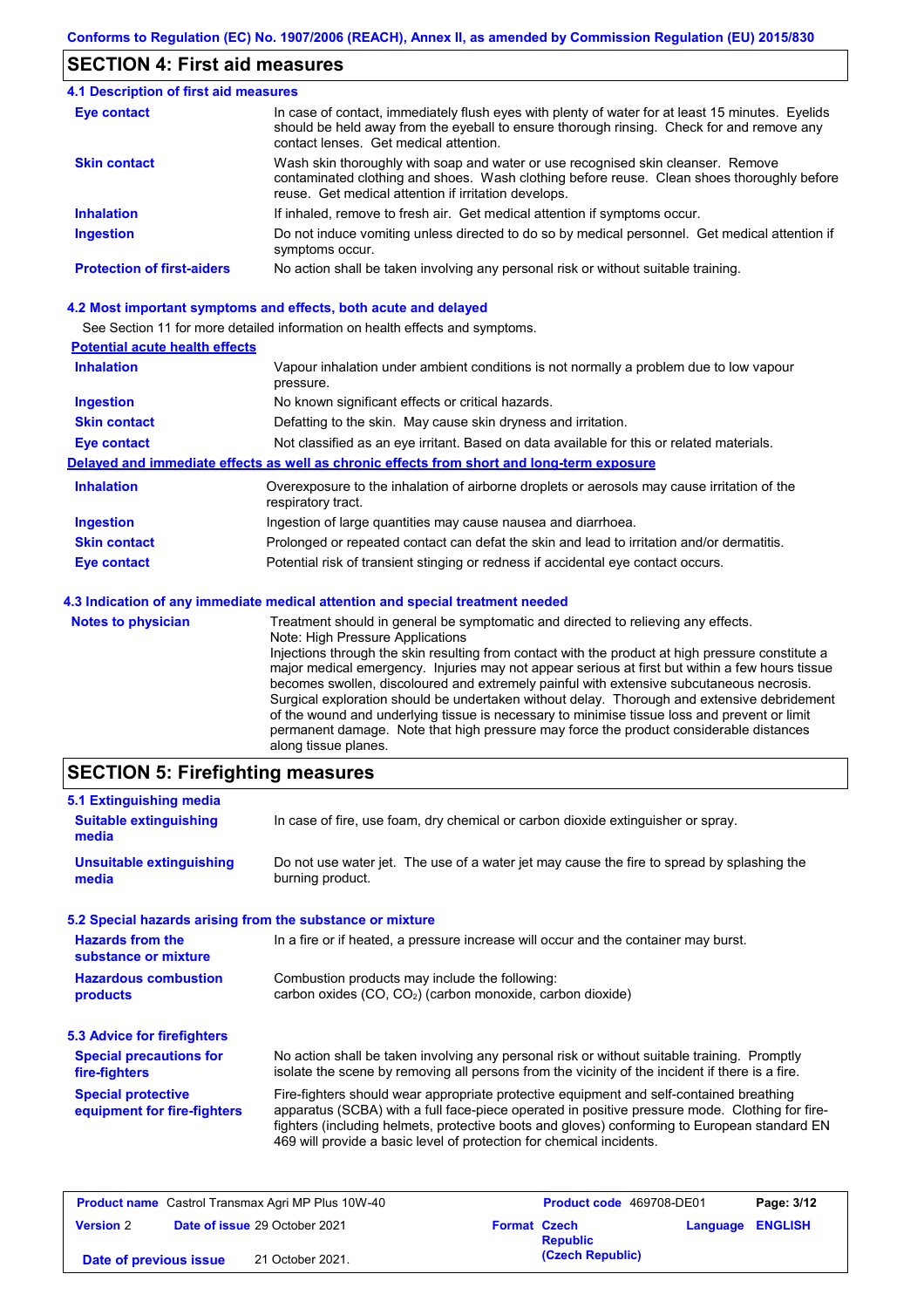## **SECTION 6: Accidental release measures**

|                                                          | 6.1 Personal precautions, protective equipment and emergency procedures                                                                                                                                                                                                                                                                                                                        |
|----------------------------------------------------------|------------------------------------------------------------------------------------------------------------------------------------------------------------------------------------------------------------------------------------------------------------------------------------------------------------------------------------------------------------------------------------------------|
| For non-emergency<br>personnel                           | No action shall be taken involving any personal risk or without suitable training. Evacuate<br>surrounding areas. Keep unnecessary and unprotected personnel from entering. Do not touch<br>or walk through spilt material. Floors may be slippery; use care to avoid falling. Put on<br>appropriate personal protective equipment.                                                            |
| For emergency responders                                 | If specialised clothing is required to deal with the spillage, take note of any information in<br>Section 8 on suitable and unsuitable materials. See also the information in "For non-<br>emergency personnel".                                                                                                                                                                               |
| <b>6.2 Environmental</b><br>precautions                  | Avoid dispersal of spilt material and runoff and contact with soil, waterways, drains and sewers.<br>Inform the relevant authorities if the product has caused environmental pollution (sewers,<br>waterways, soil or air).                                                                                                                                                                    |
| 6.3 Methods and material for containment and cleaning up |                                                                                                                                                                                                                                                                                                                                                                                                |
| <b>Small spill</b>                                       | Stop leak if without risk. Move containers from spill area. Absorb with an inert material and<br>place in an appropriate waste disposal container. Dispose of via a licensed waste disposal<br>contractor.                                                                                                                                                                                     |
| <b>Large spill</b>                                       | Stop leak if without risk. Move containers from spill area. Prevent entry into sewers, water<br>courses, basements or confined areas. Contain and collect spillage with non-combustible,<br>absorbent material e.g. sand, earth, vermiculite or diatomaceous earth and place in container<br>for disposal according to local regulations. Dispose of via a licensed waste disposal contractor. |
| 6.4 Reference to other<br><b>sections</b>                | See Section 1 for emergency contact information.<br>See Section 5 for firefighting measures.<br>See Section 8 for information on appropriate personal protective equipment.<br>See Section 12 for environmental precautions.<br>See Section 13 for additional waste treatment information.                                                                                                     |

# **SECTION 7: Handling and storage**

| 7.1 Precautions for safe handling                                                    |                                                                                                                                                                                                                                                                                                                                                                                                                                                                                          |
|--------------------------------------------------------------------------------------|------------------------------------------------------------------------------------------------------------------------------------------------------------------------------------------------------------------------------------------------------------------------------------------------------------------------------------------------------------------------------------------------------------------------------------------------------------------------------------------|
| <b>Protective measures</b>                                                           | Put on appropriate personal protective equipment.                                                                                                                                                                                                                                                                                                                                                                                                                                        |
| <b>Advice on general</b><br>occupational hygiene                                     | Eating, drinking and smoking should be prohibited in areas where this material is handled,<br>stored and processed. Wash thoroughly after handling. Remove contaminated clothing and<br>protective equipment before entering eating areas. See also Section 8 for additional<br>information on hygiene measures.                                                                                                                                                                         |
| <b>7.2 Conditions for safe</b><br>storage, including any<br><i>incompatibilities</i> | Store in accordance with local regulations. Store in a dry, cool and well-ventilated area, away<br>from incompatible materials (see Section 10). Keep away from heat and direct sunlight. Keep<br>container tightly closed and sealed until ready for use. Containers that have been opened must<br>be carefully resealed and kept upright to prevent leakage. Store and use only in equipment/<br>containers designed for use with this product. Do not store in unlabelled containers. |
| <b>Not suitable</b>                                                                  | Prolonged exposure to elevated temperature.                                                                                                                                                                                                                                                                                                                                                                                                                                              |
| 7.3 Specific end use(s)                                                              |                                                                                                                                                                                                                                                                                                                                                                                                                                                                                          |
| <b>Recommendations</b>                                                               | See section 1.2 and Exposure scenarios in annex, if applicable.                                                                                                                                                                                                                                                                                                                                                                                                                          |
|                                                                                      | <b>SECTION 8: Exposure controls/personal protection</b>                                                                                                                                                                                                                                                                                                                                                                                                                                  |
| <b>8.1 Control parameters</b>                                                        |                                                                                                                                                                                                                                                                                                                                                                                                                                                                                          |
| <b>Occupational exposure limits</b>                                                  | No exposure limit value known.                                                                                                                                                                                                                                                                                                                                                                                                                                                           |

| occupational cxposure illines                                       | <b>TVO CAPOSUIG IIIIIIII VAIUG KIIOWIII.</b>                                                                                                                                                                                    |
|---------------------------------------------------------------------|---------------------------------------------------------------------------------------------------------------------------------------------------------------------------------------------------------------------------------|
| <b>Product/ingredient name</b>                                      | <b>Exposure limit values</b>                                                                                                                                                                                                    |
| $\mathcal{D}$ istillates (petroleum), hydrotreated heavy paraffinic | Government regulation of Czech Republic PEL/NPK-P (Czech<br>Republic).<br>TWA: 5 mg/m <sup>3</sup> 8 hours. Issued/Revised: 1/2003 Form: Aerosol<br>STEL: 10 mg/m <sup>3</sup> 15 minutes. Issued/Revised: 1/2003 Form: Aerosol |
| Distillates (petroleum), hydrotreated heavy paraffinic              | Government regulation of Czech Republic PEL/NPK-P (Czech<br>Republic).<br>TWA: 5 mg/m <sup>3</sup> 8 hours. Issued/Revised: 1/2003 Form: Aerosol<br>STEL: 10 mg/m <sup>3</sup> 15 minutes. Issued/Revised: 1/2003 Form: Aerosol |
| Distillates (petroleum), solvent-dewaxed heavy<br>paraffinic        | Government regulation of Czech Republic PEL/NPK-P (Czech<br>Republic).<br>TWA: 5 mg/m <sup>3</sup> 8 hours. Issued/Revised: 1/2003 Form: Aerosol<br>STEL: 10 mg/m <sup>3</sup> 15 minutes. Issued/Revised: 1/2003 Form: Aerosol |
| <b>Product name</b> Castrol Transmax Agri MP Plus 10W-40            | Product code 469708-DE01<br>Page: 4/12                                                                                                                                                                                          |
| <b>Date of issue 29 October 2021</b><br><b>Version 2</b>            | <b>Format Czech</b><br><b>ENGLISH</b><br>Language<br><b>Republic</b>                                                                                                                                                            |
| 21 October 2021.<br>Date of previous issue                          | (Czech Republic)                                                                                                                                                                                                                |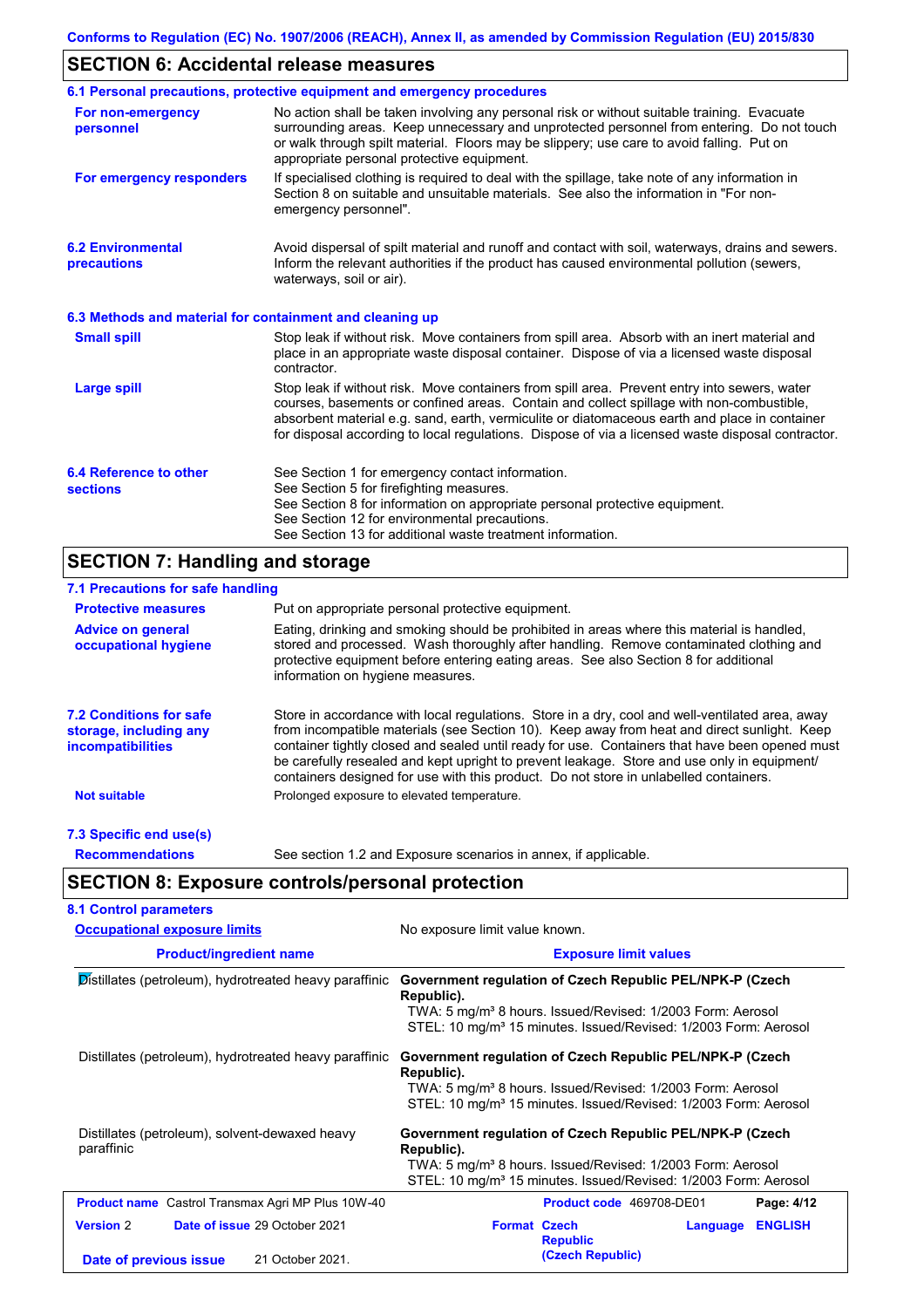## **SECTION 8: Exposure controls/personal protection**

|            | Distillates (petroleum), solvent-dewaxed heavy |
|------------|------------------------------------------------|
| paraffinic |                                                |

#### **Government regulation of Czech Republic PEL/NPK-P (Czech Republic).**

 TWA: 5 mg/m³ 8 hours. Issued/Revised: 1/2003 Form: Aerosol STEL: 10 mg/m<sup>3</sup> 15 minutes. Issued/Revised: 1/2003 Form: Aerosol

Whilst specific OELs for certain components may be shown in this section, other components may be present in any mist, vapour or dust produced. Therefore, the specific OELs may not be applicable to the product as a whole and are provided for guidance only.

**Recommended monitoring**  If this product contains ingredients with exposure limits, personal, workplace atmosphere or biological monitoring may be required to determine the effectiveness of the ventilation or other control measures and/or the necessity to use respiratory protective equipment. Reference should be made to monitoring standards, such as the following: European Standard EN 689 (Workplace atmospheres - Guidance for the assessment of exposure by inhalation to chemical agents for comparison with limit values and measurement strategy) European Standard EN 14042 (Workplace atmospheres - Guide for the application and use of procedures for the assessment of exposure to chemical and biological agents) European Standard EN 482 (Workplace atmospheres - General requirements for the performance of procedures for the measurement of chemical agents) Reference to national guidance documents for methods for the determination of hazardous substances will also be required.

#### **Derived No Effect Level**

**procedures**

No DNELs/DMELs available.

#### **Predicted No Effect Concentration**

No PNECs available

#### **8.2 Exposure controls**

| <b>Appropriate engineering</b><br><b>controls</b>        | Provide exhaust ventilation or other engineering controls to keep the relevant airborne<br>concentrations below their respective occupational exposure limits.<br>All activities involving chemicals should be assessed for their risks to health, to ensure<br>exposures are adequately controlled. Personal protective equipment should only be considered<br>after other forms of control measures (e.g. engineering controls) have been suitably evaluated.<br>Personal protective equipment should conform to appropriate standards, be suitable for use, be<br>kept in good condition and properly maintained.<br>Your supplier of personal protective equipment should be consulted for advice on selection and<br>appropriate standards. For further information contact your national organisation for standards.<br>The final choice of protective equipment will depend upon a risk assessment. It is important to<br>ensure that all items of personal protective equipment are compatible. |                     |                          |                  |            |  |
|----------------------------------------------------------|---------------------------------------------------------------------------------------------------------------------------------------------------------------------------------------------------------------------------------------------------------------------------------------------------------------------------------------------------------------------------------------------------------------------------------------------------------------------------------------------------------------------------------------------------------------------------------------------------------------------------------------------------------------------------------------------------------------------------------------------------------------------------------------------------------------------------------------------------------------------------------------------------------------------------------------------------------------------------------------------------------|---------------------|--------------------------|------------------|------------|--|
| <b>Individual protection measures</b>                    |                                                                                                                                                                                                                                                                                                                                                                                                                                                                                                                                                                                                                                                                                                                                                                                                                                                                                                                                                                                                         |                     |                          |                  |            |  |
| <b>Hygiene measures</b>                                  | Wash hands, forearms and face thoroughly after handling chemical products, before eating,<br>smoking and using the lavatory and at the end of the working period. Ensure that eyewash<br>stations and safety showers are close to the workstation location.                                                                                                                                                                                                                                                                                                                                                                                                                                                                                                                                                                                                                                                                                                                                             |                     |                          |                  |            |  |
| <b>Respiratory protection</b>                            | In case of insufficient ventilation, wear suitable respiratory equipment.<br>The correct choice of respiratory protection depends upon the chemicals being handled, the<br>conditions of work and use, and the condition of the respiratory equipment. Safety procedures<br>should be developed for each intended application. Respiratory protection equipment should<br>therefore be chosen in consultation with the supplier/manufacturer and with a full assessment<br>of the working conditions.                                                                                                                                                                                                                                                                                                                                                                                                                                                                                                   |                     |                          |                  |            |  |
| <b>Eye/face protection</b>                               | Safety glasses with side shields.                                                                                                                                                                                                                                                                                                                                                                                                                                                                                                                                                                                                                                                                                                                                                                                                                                                                                                                                                                       |                     |                          |                  |            |  |
| <b>Skin protection</b>                                   |                                                                                                                                                                                                                                                                                                                                                                                                                                                                                                                                                                                                                                                                                                                                                                                                                                                                                                                                                                                                         |                     |                          |                  |            |  |
| <b>Hand protection</b>                                   | <b>General Information:</b>                                                                                                                                                                                                                                                                                                                                                                                                                                                                                                                                                                                                                                                                                                                                                                                                                                                                                                                                                                             |                     |                          |                  |            |  |
|                                                          | Because specific work environments and material handling practices vary, safety procedures<br>should be developed for each intended application. The correct choice of protective gloves<br>depends upon the chemicals being handled, and the conditions of work and use. Most gloves<br>provide protection for only a limited time before they must be discarded and replaced (even the<br>best chemically resistant gloves will break down after repeated chemical exposures).                                                                                                                                                                                                                                                                                                                                                                                                                                                                                                                        |                     |                          |                  |            |  |
|                                                          | Gloves should be chosen in consultation with the supplier / manufacturer and taking account of<br>a full assessment of the working conditions.                                                                                                                                                                                                                                                                                                                                                                                                                                                                                                                                                                                                                                                                                                                                                                                                                                                          |                     |                          |                  |            |  |
|                                                          | Recommended: Nitrile gloves.<br><b>Breakthrough time:</b>                                                                                                                                                                                                                                                                                                                                                                                                                                                                                                                                                                                                                                                                                                                                                                                                                                                                                                                                               |                     |                          |                  |            |  |
|                                                          | Breakthrough time data are generated by glove manufacturers under laboratory test conditions<br>and represent how long a glove can be expected to provide effective permeation resistance. It<br>is important when following breakthrough time recommendations that actual workplace<br>conditions are taken into account. Always consult with your glove supplier for up-to-date                                                                                                                                                                                                                                                                                                                                                                                                                                                                                                                                                                                                                       |                     |                          |                  |            |  |
| <b>Product name</b> Castrol Transmax Agri MP Plus 10W-40 |                                                                                                                                                                                                                                                                                                                                                                                                                                                                                                                                                                                                                                                                                                                                                                                                                                                                                                                                                                                                         |                     | Product code 469708-DE01 |                  | Page: 5/12 |  |
| <b>Version 2</b>                                         | Date of issue 29 October 2021                                                                                                                                                                                                                                                                                                                                                                                                                                                                                                                                                                                                                                                                                                                                                                                                                                                                                                                                                                           | <b>Format Czech</b> | <b>Republic</b>          | Language ENGLISH |            |  |
| Date of previous issue                                   | 21 October 2021.                                                                                                                                                                                                                                                                                                                                                                                                                                                                                                                                                                                                                                                                                                                                                                                                                                                                                                                                                                                        |                     | (Czech Republic)         |                  |            |  |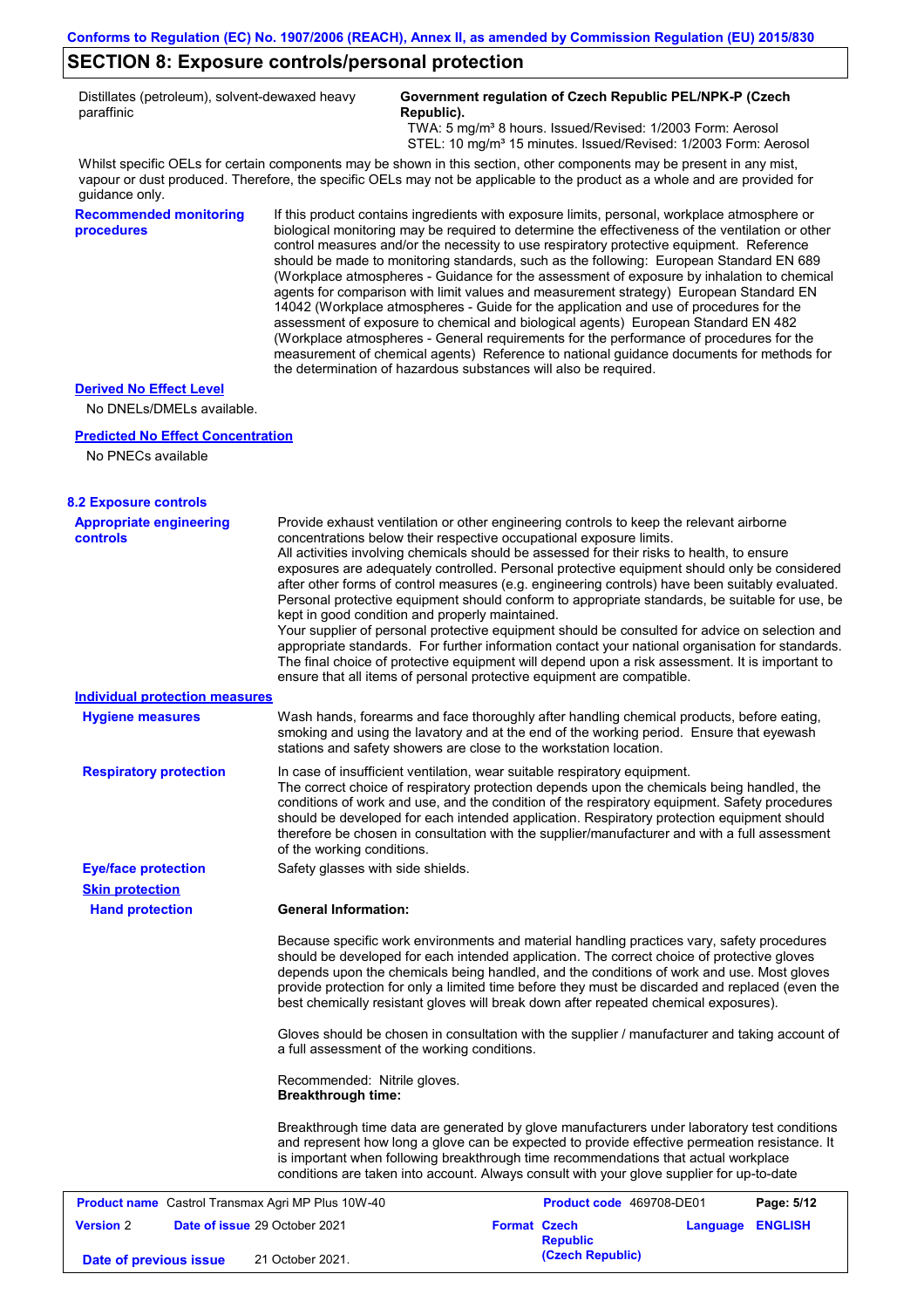## **SECTION 8: Exposure controls/personal protection**

technical information on breakthrough times for the recommended glove type. Our recommendations on the selection of gloves are as follows:

|                                                  | Continuous contact:                                                                                                                                                                                                                                                                                                                                                                                                                                                                                                                                                                                                                                                                   |
|--------------------------------------------------|---------------------------------------------------------------------------------------------------------------------------------------------------------------------------------------------------------------------------------------------------------------------------------------------------------------------------------------------------------------------------------------------------------------------------------------------------------------------------------------------------------------------------------------------------------------------------------------------------------------------------------------------------------------------------------------|
|                                                  | Gloves with a minimum breakthrough time of 240 minutes, or >480 minutes if suitable gloves<br>can be obtained.<br>If suitable gloves are not available to offer that level of protection, gloves with shorter<br>breakthrough times may be acceptable as long as appropriate glove maintenance and<br>replacement regimes are determined and adhered to.                                                                                                                                                                                                                                                                                                                              |
|                                                  | Short-term / splash protection:                                                                                                                                                                                                                                                                                                                                                                                                                                                                                                                                                                                                                                                       |
|                                                  | Recommended breakthrough times as above.<br>It is recognised that for short-term, transient exposures, gloves with shorter breakthrough times<br>may commonly be used. Therefore, appropriate maintenance and replacement regimes must<br>be determined and rigorously followed.                                                                                                                                                                                                                                                                                                                                                                                                      |
|                                                  | <b>Glove Thickness:</b>                                                                                                                                                                                                                                                                                                                                                                                                                                                                                                                                                                                                                                                               |
|                                                  | For general applications, we recommend gloves with a thickness typically greater than 0.35 mm.                                                                                                                                                                                                                                                                                                                                                                                                                                                                                                                                                                                        |
|                                                  | It should be emphasised that glove thickness is not necessarily a good predictor of glove<br>resistance to a specific chemical, as the permeation efficiency of the glove will be dependent<br>on the exact composition of the glove material. Therefore, glove selection should also be based<br>on consideration of the task requirements and knowledge of breakthrough times.<br>Glove thickness may also vary depending on the glove manufacturer, the glove type and the<br>glove model. Therefore, the manufacturers' technical data should always be taken into account<br>to ensure selection of the most appropriate glove for the task.                                     |
|                                                  | Note: Depending on the activity being conducted, gloves of varying thickness may be required<br>for specific tasks. For example:                                                                                                                                                                                                                                                                                                                                                                                                                                                                                                                                                      |
|                                                  | • Thinner gloves (down to 0.1 mm or less) may be required where a high degree of manual<br>dexterity is needed. However, these gloves are only likely to give short duration protection and<br>would normally be just for single use applications, then disposed of.                                                                                                                                                                                                                                                                                                                                                                                                                  |
|                                                  | • Thicker gloves (up to 3 mm or more) may be required where there is a mechanical (as well<br>as a chemical) risk i.e. where there is abrasion or puncture potential.                                                                                                                                                                                                                                                                                                                                                                                                                                                                                                                 |
| <b>Skin and body</b>                             | Use of protective clothing is good industrial practice.<br>Personal protective equipment for the body should be selected based on the task being<br>performed and the risks involved and should be approved by a specialist before handling this<br>product.<br>Cotton or polyester/cotton overalls will only provide protection against light superficial<br>contamination that will not soak through to the skin. Overalls should be laundered on a regular<br>basis. When the risk of skin exposure is high (e.g. when cleaning up spillages or if there is a<br>risk of splashing) then chemical resistant aprons and/or impervious chemical suits and boots<br>will be required. |
| <b>Refer to standards:</b>                       | Respiratory protection: EN 529<br>Gloves: EN 420, EN 374<br>Eye protection: EN 166<br>Filtering half-mask: EN 149<br>Filtering half-mask with valve: EN 405<br>Half-mask: EN 140 plus filter<br>Full-face mask: EN 136 plus filter<br>Particulate filters: EN 143<br>Gas/combined filters: EN 14387                                                                                                                                                                                                                                                                                                                                                                                   |
| <b>Environmental exposure</b><br><b>controls</b> | Emissions from ventilation or work process equipment should be checked to ensure they<br>comply with the requirements of environmental protection legislation. In some cases, fume<br>scrubbers, filters or engineering modifications to the process equipment will be necessary to<br>reduce emissions to acceptable levels.                                                                                                                                                                                                                                                                                                                                                         |

**Product name** Castrol Transmax Agri MP Plus 10W-40 **Product code** 469708-DE01 **Page: 6/12 Version** 2 **Date of issue** 29 October 2021 **Format Czech Republic Language ENGLISH (Czech Republic) Date of previous issue** 21 October 2021.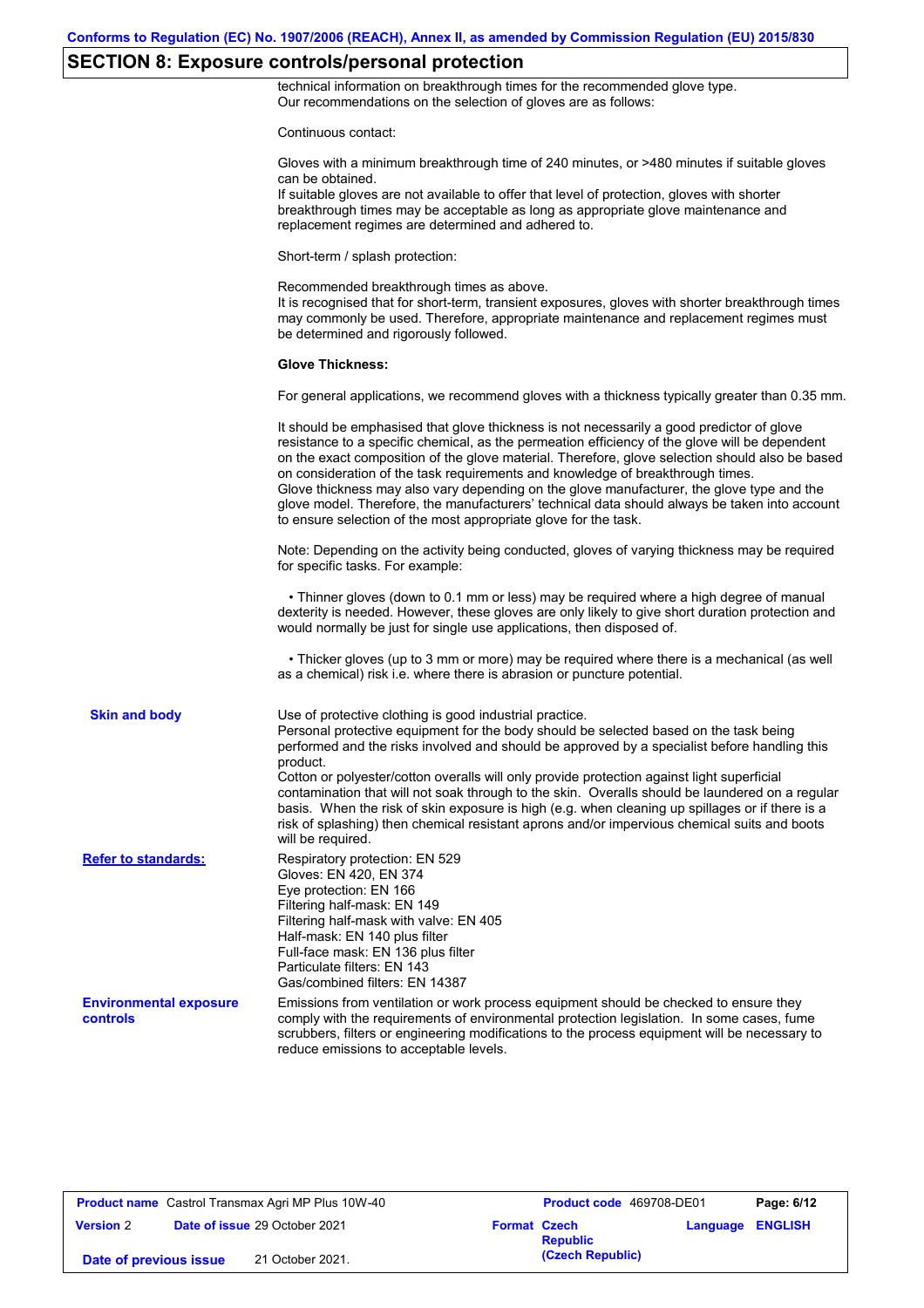## **SECTION 9: Physical and chemical properties**

The conditions of measurement of all properties are at standard temperature and pressure unless otherwise indicated.

#### **9.1 Information on basic physical and chemical properties**

| <b>Appearance</b>                                      |                    |
|--------------------------------------------------------|--------------------|
| <b>Physical state</b>                                  | Liquid.            |
| <b>Colour</b>                                          | Amber.             |
| <b>Odour</b>                                           | Not available.     |
| <b>Odour threshold</b>                                 | Not available.     |
| рH                                                     | Not applicable.    |
| <b>Melting point/freezing point</b>                    | Not available.     |
| Initial boiling point and boiling<br>range             | Not available.     |
| <b>Pour point</b>                                      | $\overline{45}$ °C |
| <b>Flash point</b>                                     | Open cup: >200°C   |
| <b>Evaporation rate</b>                                | Not available.     |
| <b>Flammability (solid, gas)</b>                       | Not available.     |
| <b>Upper/lower flammability or</b><br>explosive limits | Not available.     |
| <b>Vapour pressure</b>                                 | Not available.     |

Not available. Not applicable. Not available.

> Not available. <sup>o</sup>C (>392°F) [Cleveland]

|                                                      |                                                                                                                                        |           |                | Vapour Pressure at 20°C |          | Vapour pressure at 50°C |               |
|------------------------------------------------------|----------------------------------------------------------------------------------------------------------------------------------------|-----------|----------------|-------------------------|----------|-------------------------|---------------|
|                                                      | <b>Ingredient name</b>                                                                                                                 | mm Hg kPa |                | <b>Method</b>           | mm<br>Hg | kPa                     | <b>Method</b> |
|                                                      | Distillates (petroleum),<br>hydrotreated heavy<br>paraffinic                                                                           | < 0.08    | < 0.011        | <b>ASTM D 5191</b>      |          |                         |               |
|                                                      | Distillates (petroleum),<br>hydrotreated heavy<br>paraffinic                                                                           | <0.08     | < 0.011        | <b>ASTM D 5191</b>      |          |                         |               |
|                                                      | Distillates (petroleum),<br>solvent-dewaxed<br>heavy paraffinic                                                                        | < 0.08    | < 0.011        | <b>ASTM D 5191</b>      |          |                         |               |
|                                                      | Distillates (petroleum),<br>solvent-dewaxed<br>heavy paraffinic                                                                        | < 0.08    | < 0.011        | <b>ASTM D 5191</b>      |          |                         |               |
|                                                      | Phosphorodithioic acid, 0<br>mixed O,O-bis<br>(2-ethylhexyl and iso-<br>Bu and iso-Pr) esters,<br>zinc salts                           |           | $\overline{0}$ | <b>EU A.4</b>           |          |                         |               |
| <b>Vapour density</b>                                | Not available.                                                                                                                         |           |                |                         |          |                         |               |
| <b>Relative density</b>                              | Not available.                                                                                                                         |           |                |                         |          |                         |               |
| <b>Density</b>                                       | <1000 kg/m <sup>3</sup> (<1 g/cm <sup>3</sup> ) at 15°C                                                                                |           |                |                         |          |                         |               |
| <b>Solubility(ies)</b>                               | insoluble in water.                                                                                                                    |           |                |                         |          |                         |               |
| <b>Partition coefficient: n-octanol/</b><br>water    | Not applicable.                                                                                                                        |           |                |                         |          |                         |               |
| <b>Auto-ignition temperature</b>                     | Not available.                                                                                                                         |           |                |                         |          |                         |               |
| <b>Decomposition temperature</b>                     | Not available.                                                                                                                         |           |                |                         |          |                         |               |
| <b>Viscosity</b>                                     | Kinematic: 89 mm <sup>2</sup> /s (89 cSt) at 40 $^{\circ}$ C<br>Kinematic: 12.8 to 13.2 mm <sup>2</sup> /s (12.8 to 13.2 cSt) at 100°C |           |                |                         |          |                         |               |
| <b>Explosive properties</b>                          | Not available.                                                                                                                         |           |                |                         |          |                         |               |
| <b>Oxidising properties</b>                          | Not available.                                                                                                                         |           |                |                         |          |                         |               |
| <b>Particle characteristics</b>                      |                                                                                                                                        |           |                |                         |          |                         |               |
| <b>Median particle size</b><br>9.2 Other information | Mot applicable.                                                                                                                        |           |                |                         |          |                         |               |
| No additional information.                           |                                                                                                                                        |           |                |                         |          |                         |               |

**Product name** Castrol Transmax Agri MP Plus 10W-40 **Product code** 469708-DE01 **Page: 7/12 Version** 2 **Date of issue** 29 October 2021 **Format Czech Republic Language ENGLISH (Czech Republic) Date of previous issue** 21 October 2021.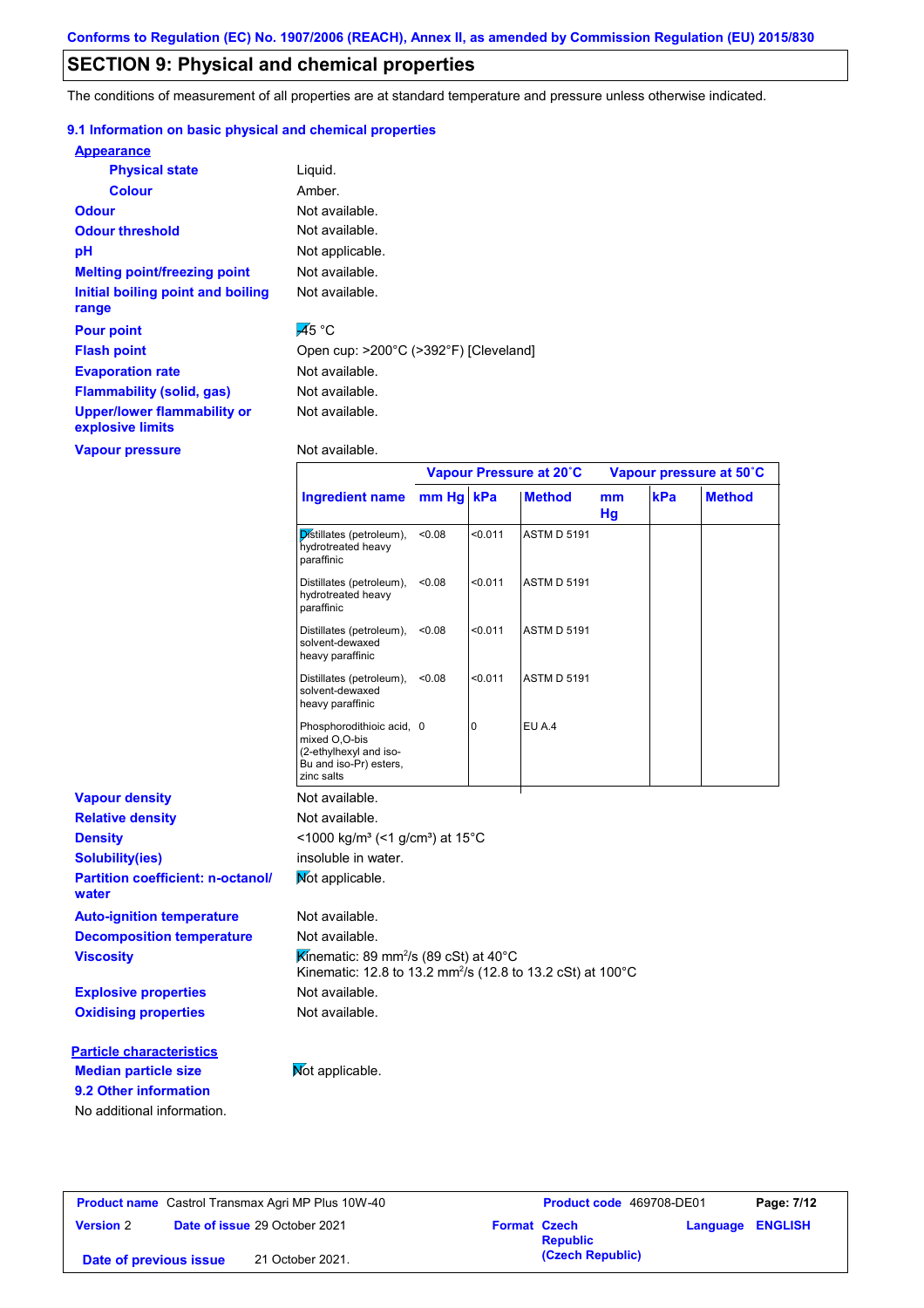| <b>SECTION 10: Stability and reactivity</b>       |                                                                                                                                                                         |  |  |  |
|---------------------------------------------------|-------------------------------------------------------------------------------------------------------------------------------------------------------------------------|--|--|--|
| <b>10.1 Reactivity</b>                            | No specific test data available for this product. Refer to Conditions to avoid and Incompatible<br>materials for additional information.                                |  |  |  |
| <b>10.2 Chemical stability</b>                    | The product is stable.                                                                                                                                                  |  |  |  |
| <b>10.3 Possibility of</b><br>hazardous reactions | Under normal conditions of storage and use, hazardous reactions will not occur.<br>Under normal conditions of storage and use, hazardous polymerisation will not occur. |  |  |  |
| <b>10.4 Conditions to avoid</b>                   | Avoid all possible sources of ignition (spark or flame).                                                                                                                |  |  |  |
| <b>10.5 Incompatible materials</b>                | Reactive or incompatible with the following materials: oxidising materials.                                                                                             |  |  |  |
| <b>10.6 Hazardous</b><br>decomposition products   | Under normal conditions of storage and use, hazardous decomposition products should not be<br>produced.                                                                 |  |  |  |

# **SECTION 11: Toxicological information**

| 11.1 Information on toxicological effects          |                                                                                                                                                                                                                                                                                                                                                                                                                 |
|----------------------------------------------------|-----------------------------------------------------------------------------------------------------------------------------------------------------------------------------------------------------------------------------------------------------------------------------------------------------------------------------------------------------------------------------------------------------------------|
| <b>Acute toxicity estimates</b>                    |                                                                                                                                                                                                                                                                                                                                                                                                                 |
| Not available.                                     |                                                                                                                                                                                                                                                                                                                                                                                                                 |
| <b>Information on likely</b><br>routes of exposure | Routes of entry anticipated: Dermal, Inhalation.                                                                                                                                                                                                                                                                                                                                                                |
| <b>Potential acute health effects</b>              |                                                                                                                                                                                                                                                                                                                                                                                                                 |
| <b>Inhalation</b>                                  | Vapour inhalation under ambient conditions is not normally a problem due to low vapour<br>pressure.                                                                                                                                                                                                                                                                                                             |
| <b>Ingestion</b>                                   | No known significant effects or critical hazards.                                                                                                                                                                                                                                                                                                                                                               |
| <b>Skin contact</b>                                | Defatting to the skin. May cause skin dryness and irritation.                                                                                                                                                                                                                                                                                                                                                   |
| <b>Eye contact</b>                                 | Not classified as an eye irritant. Based on data available for this or related materials.                                                                                                                                                                                                                                                                                                                       |
|                                                    | Symptoms related to the physical, chemical and toxicological characteristics                                                                                                                                                                                                                                                                                                                                    |
| <b>Inhalation</b>                                  | May be harmful by inhalation if exposure to vapour, mists or fumes resulting from thermal<br>decomposition products occurs.                                                                                                                                                                                                                                                                                     |
| <b>Ingestion</b>                                   | No specific data.                                                                                                                                                                                                                                                                                                                                                                                               |
| <b>Skin contact</b>                                | Adverse symptoms may include the following:<br>irritation<br>dryness<br>cracking                                                                                                                                                                                                                                                                                                                                |
| <b>Eye contact</b>                                 | No specific data.                                                                                                                                                                                                                                                                                                                                                                                               |
|                                                    | Delayed and immediate effects as well as chronic effects from short and long-term exposure                                                                                                                                                                                                                                                                                                                      |
| <b>Inhalation</b>                                  | Overexposure to the inhalation of airborne droplets or aerosols may cause irritation of the<br>respiratory tract.                                                                                                                                                                                                                                                                                               |
| <b>Ingestion</b>                                   | Ingestion of large quantities may cause nausea and diarrhoea.                                                                                                                                                                                                                                                                                                                                                   |
| <b>Skin contact</b>                                | Prolonged or repeated contact can defat the skin and lead to irritation and/or dermatitis.                                                                                                                                                                                                                                                                                                                      |
| <b>Eye contact</b>                                 | Potential risk of transient stinging or redness if accidental eye contact occurs.                                                                                                                                                                                                                                                                                                                               |
| <b>Potential chronic health effects</b>            |                                                                                                                                                                                                                                                                                                                                                                                                                 |
| General                                            | <b>USED ENGINE OILS</b><br>Combustion products resulting from the operation of internal combustion engines contaminate<br>engine oils during use. Used engine oil may contain hazardous components which have the<br>potential to cause skin cancer. Frequent or prolonged contact with all types and makes of used<br>engine oil must therefore be avoided and a high standard of personal hygiene maintained. |
| <b>Carcinogenicity</b>                             | No known significant effects or critical hazards.                                                                                                                                                                                                                                                                                                                                                               |
| <b>Mutagenicity</b>                                | No known significant effects or critical hazards.                                                                                                                                                                                                                                                                                                                                                               |
| <b>Developmental effects</b>                       | No known significant effects or critical hazards.                                                                                                                                                                                                                                                                                                                                                               |
| <b>Fertility effects</b>                           | No known significant effects or critical hazards.                                                                                                                                                                                                                                                                                                                                                               |

| <b>Product name</b> Castrol Transmax Agri MP Plus 10W-40 |  |                     | Product code 469708-DE01 |                         | Page: 8/12 |
|----------------------------------------------------------|--|---------------------|--------------------------|-------------------------|------------|
| <b>Date of issue 29 October 2021</b><br><b>Version 2</b> |  | <b>Format Czech</b> | <b>Republic</b>          | <b>Language ENGLISH</b> |            |
| 21 October 2021.<br>Date of previous issue               |  |                     | (Czech Republic)         |                         |            |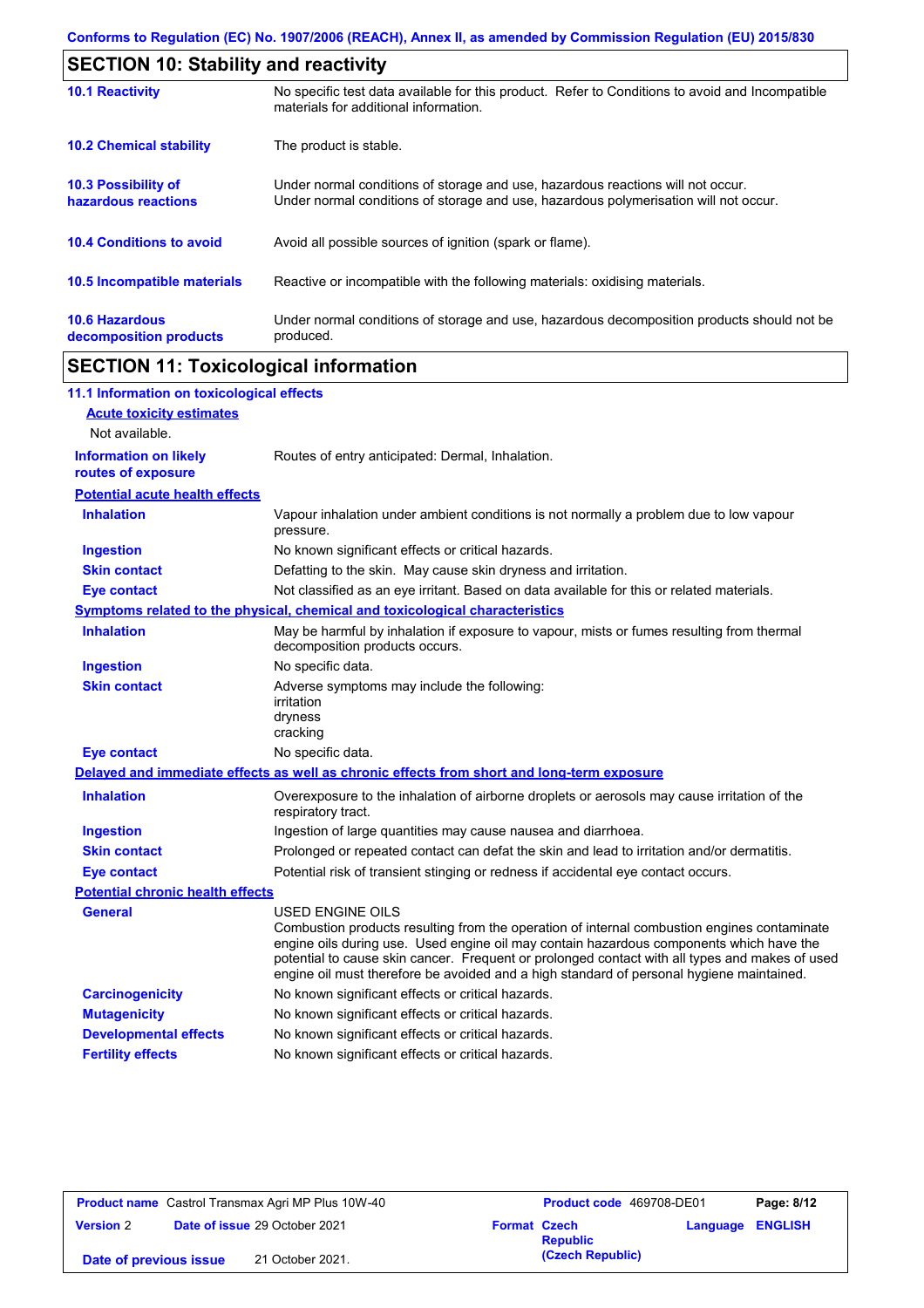#### **SECTION 12: Ecological information**

**12.1 Toxicity**

| Not classified as dangerous                                                                                |
|------------------------------------------------------------------------------------------------------------|
| Product not classified for environmental effects. Based on data available for this or related<br>materials |

#### **12.2 Persistence and degradability**

Expected to be biodegradable.

**Environmental hazards** 

#### **12.3 Bioaccumulative potential**

This product is not expected to bioaccumulate through food chains in the environment.

| <b>12.4 Mobility in soil</b>                            |                                                                      |
|---------------------------------------------------------|----------------------------------------------------------------------|
| <b>Soil/water partition</b><br><b>coefficient (Koc)</b> | Not available.                                                       |
| <b>Mobility</b>                                         | Spillages may penetrate the soil causing ground water contamination. |

#### **12.5 Results of PBT and vPvB assessment**

Product does not meet the criteria for PBT or vPvB according to Regulation (EC) No. 1907/2006, Annex XIII.

#### **12.6 Other adverse effects**

Spills may form a film on water surfaces causing physical damage to organisms. Oxygen transfer could also be impaired. **Other ecological information**

### **SECTION 13: Disposal considerations**

#### **13.1 Waste treatment methods**

#### **Product**

**Methods of disposal**

Where possible, arrange for product to be recycled. Dispose of via an authorised person/ licensed waste disposal contractor in accordance with local regulations.

### **Hazardous waste** Yes.

**European waste catalogue (EWC)**

| <b>Waste code</b> | <b>Waste designation</b>                |
|-------------------|-----------------------------------------|
| $130208*$         | other engine, gear and lubricating oils |
| $130113*$         | other hydraulic oils                    |

However, deviation from the intended use and/or the presence of any potential contaminants may require an alternative waste disposal code to be assigned by the end user.

#### **Packaging**

| Where possible, arrange for product to be recycled. Dispose of via an authorised person/<br>licensed waste disposal contractor in accordance with local regulations.                                                                    |
|-----------------------------------------------------------------------------------------------------------------------------------------------------------------------------------------------------------------------------------------|
| This material and its container must be disposed of in a safe way. Empty containers or liners<br>may retain some product residues. Avoid dispersal of spilt material and runoff and contact with<br>soil, waterways, drains and sewers. |
| Commission 2014/955/EU<br>Directive 2008/98/EC                                                                                                                                                                                          |
|                                                                                                                                                                                                                                         |

## **SECTION 14: Transport information**

|                                                   | <b>ADR/RID</b>                                           | <b>ADN</b>     | <b>IMDG</b>                            | <b>IATA</b>                |
|---------------------------------------------------|----------------------------------------------------------|----------------|----------------------------------------|----------------------------|
| 14.1 UN number                                    | Not regulated.                                           | Not regulated. | Not regulated.                         | Not regulated.             |
| 14.2 UN proper<br>shipping name                   |                                                          |                |                                        |                            |
| <b>14.3 Transport</b><br>hazard class(es)         |                                                          |                |                                        |                            |
| <b>14.4 Packing</b><br>group                      |                                                          |                |                                        |                            |
|                                                   | <b>Product name</b> Castrol Transmax Agri MP Plus 10W-40 |                | Product code 469708-DE01               | Page: 9/12                 |
| <b>Version 2</b><br>Date of issue 29 October 2021 |                                                          |                | <b>Format Czech</b><br><b>Republic</b> | <b>ENGLISH</b><br>Language |
| Date of previous issue                            | 21 October 2021.                                         |                | (Czech Republic)                       |                            |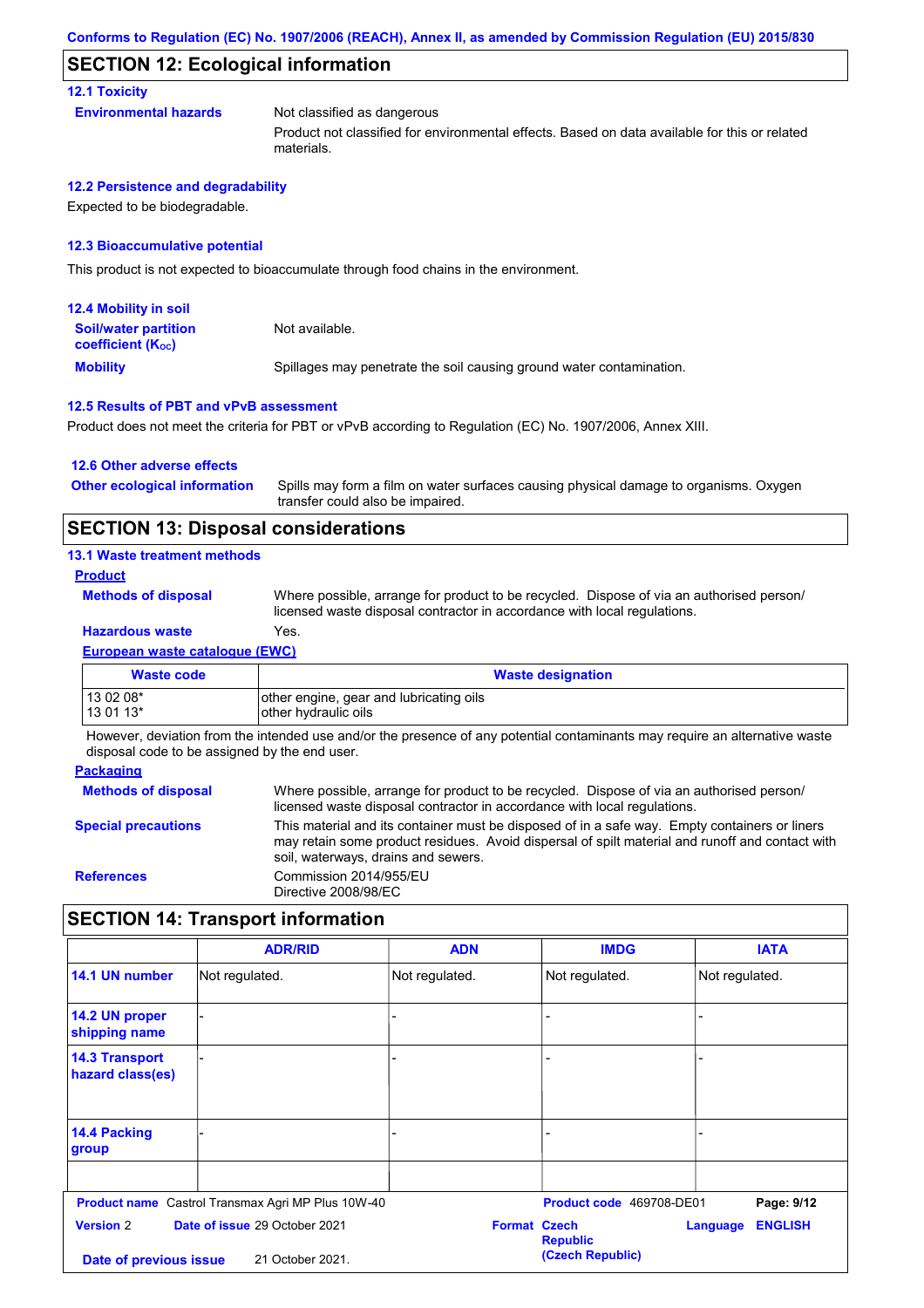## **SECTION 14: Transport information**

| 14.5<br><b>Environmental</b><br>hazards | INo. | lNo. | ۱No. | INo. |
|-----------------------------------------|------|------|------|------|
| <b>Additional</b><br>information        |      |      |      |      |

**14.6 Special precautions for user** Not available.

#### **14.7 Transport in bulk according to IMO instruments** Not available.

## **SECTION 15: Regulatory information**

**15.1 Safety, health and environmental regulations/legislation specific for the substance or mixture EU Regulation (EC) No. 1907/2006 (REACH)**

## **Annex XIV - List of substances subject to authorisation**

#### **Annex XIV**

None of the components are listed.

**Substances of very high concern**

None of the components are listed.

#### **EU Regulation (EC) No. 1907/2006 (REACH)**

**Other regulations REACH Status** The company, as identified in Section 1, sells this product in the EU in compliance with the current requirements of REACH. All components are listed or exempted. All components are listed or exempted. All components are listed or exempted. All components are listed or exempted. All components are active or exempted. All components are listed or exempted. All components are listed or exempted. **United States inventory (TSCA 8b) Australia inventory (AIIC) Canada inventory China inventory (IECSC) Japan inventory (CSCL) Korea inventory (KECI) Philippines inventory (PICCS) Taiwan Chemical Substances Inventory (TCSI)** All components are listed or exempted. **Ozone depleting substances (1005/2009/EU)** Not listed. **Prior Informed Consent (PIC) (649/2012/EU)** Not listed. **Seveso Directive** This product is not controlled under the Seveso Directive. **EU - Water framework directive - Priority substances** None of the components are listed. **Annex XVII - Restrictions on the manufacture, placing on the market and use of certain dangerous substances, mixtures and articles** Not applicable. **Persistent Organic Pollutants** Not listed.

| <b>Product name</b> Castrol Transmax Agri MP Plus 10W-40 |  |                                      | <b>Product code</b> 469708-DE01 |                  | Page: 10/12             |  |
|----------------------------------------------------------|--|--------------------------------------|---------------------------------|------------------|-------------------------|--|
| <b>Version 2</b>                                         |  | <b>Date of issue 29 October 2021</b> | <b>Format Czech</b>             | <b>Republic</b>  | <b>Language ENGLISH</b> |  |
| 21 October 2021.<br>Date of previous issue               |  |                                      |                                 | (Czech Republic) |                         |  |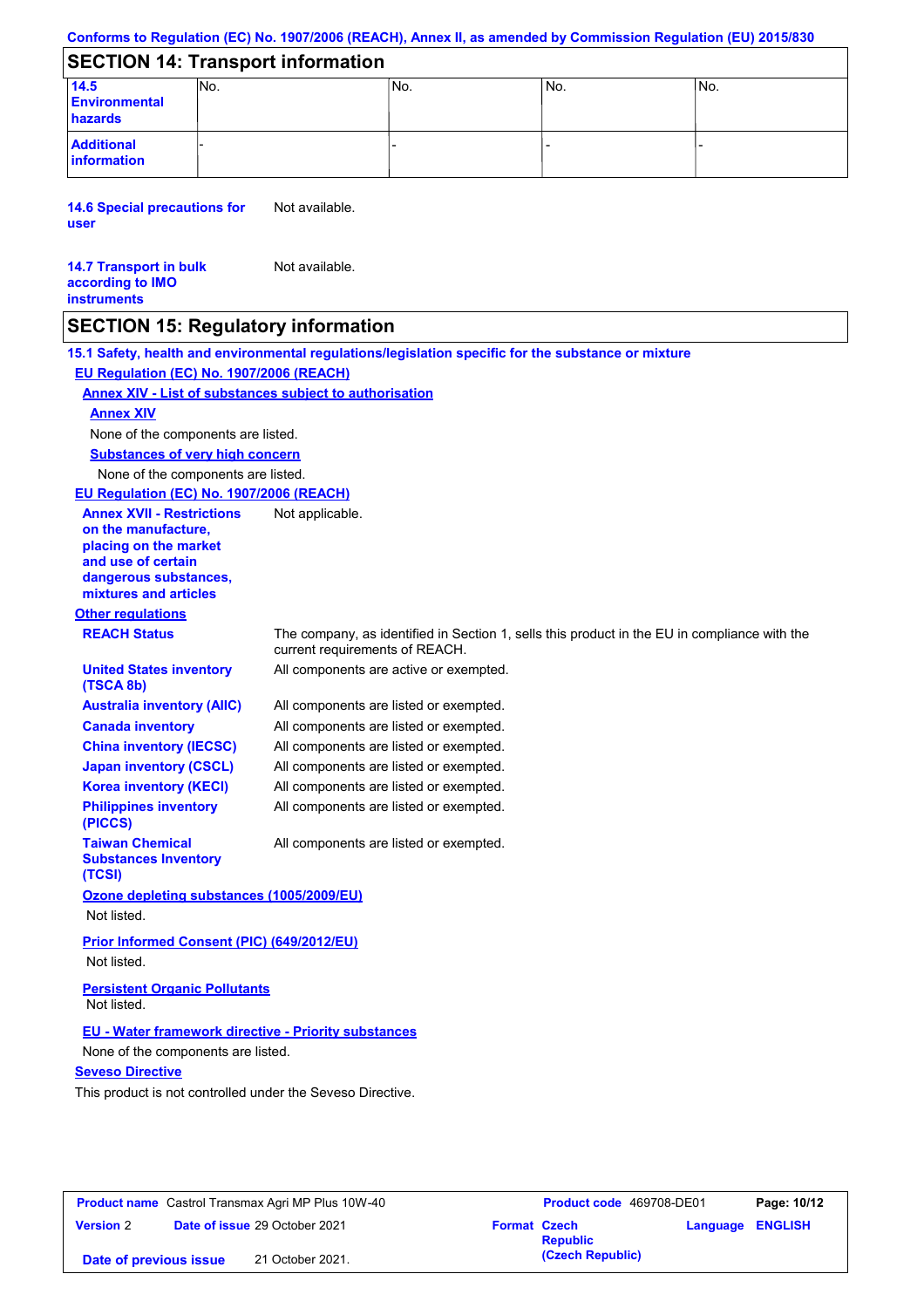# **SECTION 15: Regulatory information**

| 15.2 Chemical safety | A Chemical Safety Assessment has been carried out for one or more of the substances within  |
|----------------------|---------------------------------------------------------------------------------------------|
| assessment           | this mixture. A Chemical Safety Assessment has not been carried out for the mixture itself. |

# **SECTION 16: Other information**

| <b>Abbreviations and acronyms</b> | ADN = European Provisions concerning the International Carriage of Dangerous Goods by                       |
|-----------------------------------|-------------------------------------------------------------------------------------------------------------|
|                                   | Inland Waterway<br>ADR = The European Agreement concerning the International Carriage of Dangerous Goods by |
|                                   | Road                                                                                                        |
|                                   | $ATE = Acute Toxicity Estimate$                                                                             |
|                                   | <b>BCF</b> = Bioconcentration Factor                                                                        |
|                                   | CAS = Chemical Abstracts Service                                                                            |
|                                   | CLP = Classification, Labelling and Packaging Regulation [Regulation (EC) No. 1272/2008]                    |
|                                   | CSA = Chemical Safety Assessment                                                                            |
|                                   | CSR = Chemical Safety Report                                                                                |
|                                   | DMEL = Derived Minimal Effect Level                                                                         |
|                                   | DNEL = Derived No Effect Level                                                                              |
|                                   | EINECS = European Inventory of Existing Commercial chemical Substances                                      |
|                                   | ES = Exposure Scenario                                                                                      |
|                                   | EUH statement = CLP-specific Hazard statement                                                               |
|                                   | EWC = European Waste Catalogue                                                                              |
|                                   | GHS = Globally Harmonized System of Classification and Labelling of Chemicals                               |
|                                   | IATA = International Air Transport Association                                                              |
|                                   | IBC = Intermediate Bulk Container                                                                           |
|                                   | IMDG = International Maritime Dangerous Goods                                                               |
|                                   | LogPow = logarithm of the octanol/water partition coefficient                                               |
|                                   | MARPOL = International Convention for the Prevention of Pollution From Ships, 1973 as                       |
|                                   | modified by the Protocol of 1978. ("Marpol" = marine pollution)                                             |
|                                   | OECD = Organisation for Economic Co-operation and Development                                               |
|                                   | PBT = Persistent, Bioaccumulative and Toxic                                                                 |
|                                   | <b>PNEC = Predicted No Effect Concentration</b>                                                             |
|                                   | REACH = Registration, Evaluation, Authorisation and Restriction of Chemicals Regulation                     |
|                                   | [Regulation (EC) No. 1907/2006]                                                                             |
|                                   | RID = The Regulations concerning the International Carriage of Dangerous Goods by Rail                      |
|                                   | RRN = REACH Registration Number                                                                             |
|                                   | SADT = Self-Accelerating Decomposition Temperature                                                          |
|                                   | SVHC = Substances of Very High Concern                                                                      |
|                                   | STOT-RE = Specific Target Organ Toxicity - Repeated Exposure                                                |
|                                   | STOT-SE = Specific Target Organ Toxicity - Single Exposure                                                  |
|                                   | $TWA = Time weighted average$                                                                               |
|                                   | $UN = United Nations$                                                                                       |
|                                   | UVCB = Complex hydrocarbon substance                                                                        |
|                                   | VOC = Volatile Organic Compound                                                                             |
|                                   | vPvB = Very Persistent and Very Bioaccumulative                                                             |
|                                   | Varies = may contain one or more of the following 64741-88-4 / RRN 01-2119488706-23,                        |
|                                   | 64741-89-5 / RRN 01-2119487067-30, 64741-95-3 / RRN 01-2119487081-40, 64741-96-4/ RRN                       |
|                                   | 01-2119483621-38, 64742-01-4 / RRN 01-2119488707-21, 64742-44-5 / RRN                                       |
|                                   | 01-2119985177-24, 64742-45-6, 64742-52-5 / RRN 01-2119467170-45, 64742-53-6 / RRN                           |
|                                   | 01-2119480375-34, 64742-54-7 / RRN 01-2119484627-25, 64742-55-8 / RRN                                       |
|                                   | 01-2119487077-29, 64742-56-9 / RRN 01-2119480132-48, 64742-57-0 / RRN                                       |
|                                   | 01-2119489287-22, 64742-58-1, 64742-62-7 / RRN 01-2119480472-38, 64742-63-8,                                |
|                                   | 64742-65-0 / RRN 01-2119471299-27, 64742-70-7 / RRN 01-2119487080-42, 72623-85-9 /                          |
|                                   | RRN 01-2119555262-43, 72623-86-0 / RRN 01-2119474878-16, 72623-87-1 / RRN                                   |
|                                   | 01-2119474889-13                                                                                            |
|                                   | Procedure used to derive the classification according to Regulation (EC) No. 1272/2008 [CLP/GHS]            |
|                                   |                                                                                                             |

| <b>Classification</b>                                                                                                      |                                                                                                                                                            |                                                                                                                                                                                      | <b>Justification</b>            |          |                |
|----------------------------------------------------------------------------------------------------------------------------|------------------------------------------------------------------------------------------------------------------------------------------------------------|--------------------------------------------------------------------------------------------------------------------------------------------------------------------------------------|---------------------------------|----------|----------------|
| Not classified.                                                                                                            |                                                                                                                                                            |                                                                                                                                                                                      |                                 |          |                |
| <b>Full text of abbreviated H</b><br><b>statements</b>                                                                     | May be fatal if swallowed and enters airways.<br>Causes skin irritation.<br>Causes serious eye damage.<br>Toxic to aquatic life with long lasting effects. |                                                                                                                                                                                      |                                 |          |                |
| <b>Full text of classifications</b><br>Aquatic Chronic 2<br>Asp. Tox. 1<br><b>[CLP/GHS]</b><br>Eye Dam. 1<br>Skin Irrit. 2 |                                                                                                                                                            | LONG-TERM (CHRONIC) AQUATIC HAZARD - Category 2<br><b>ASPIRATION HAZARD - Category 1</b><br>SERIOUS EYE DAMAGE/EYE IRRITATION - Category 1<br>SKIN CORROSION/IRRITATION - Category 2 |                                 |          |                |
| <b>History</b><br>Date of issue/ Date of<br>revision                                                                       | 29/10/2021.                                                                                                                                                |                                                                                                                                                                                      |                                 |          |                |
| <b>Product name</b> Castrol Transmax Agri MP Plus 10W-40                                                                   |                                                                                                                                                            |                                                                                                                                                                                      | <b>Product code</b> 469708-DE01 |          | Page: 11/12    |
| <b>Version 2</b>                                                                                                           | Date of issue 29 October 2021                                                                                                                              | <b>Format Czech</b>                                                                                                                                                                  | <b>Republic</b>                 | Language | <b>ENGLISH</b> |
| Date of previous issue                                                                                                     | 21 October 2021.                                                                                                                                           |                                                                                                                                                                                      | (Czech Republic)                |          |                |